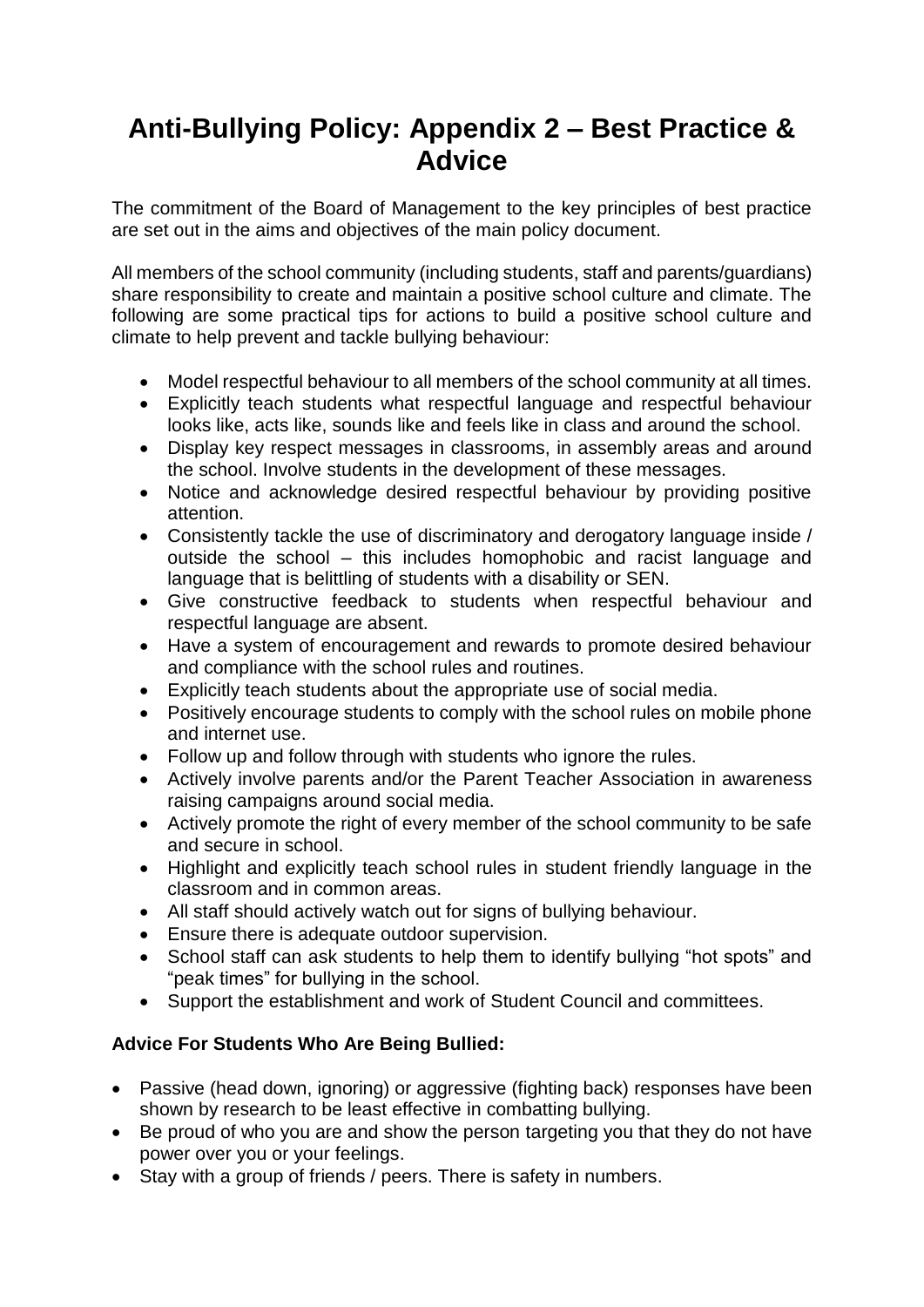• Be assertive. Tell them to stop and walk confidently away. Go straight to a teacher if necessary or a member of staff. Teachers will take you seriously and will deal with the situation in a consistent way that will end the bullying and will not make things worse for you. All incidents of bullying will be reported to relevant personnel (see main policy for details). You will not be in trouble for telling about your situation.

### **Advice For Parents:**

- Look for unusual behaviour in your children. Signs that your child may be a target of bullying may include:
	- suddenly not wishing to attend school and/or truancy
	- feeling ill regularly (stomach-ache, headaches etc.)
	- not completing work to their normal standard
	- anxiety about travelling to/from school (requesting lifts, changing routes, avoiding regular travel times)
	- unexplained changes in mood or behaviour which may be more noticeable before returning to school after a weekend or longer school holidays
	- visible signs of distress such as stammering, withdrawal, nightmares, changes in sleep patterns, unexplained crying or emotional outbursts, changes in eating habits
	- missing or damaged possessions
	- increased requests for money / stealing
	- unexplained or unusual reasons given for bruising, cuts or damaged clothing
	- reluctance or refusal to talk
- If you feel your child may be a target of bullying behaviour, inform the School immediately.
- Advise your child not to fight back. It can make matters worse.
- Assure your son or daughter that you believe them and it is not their fault that they are being bullied.
- Ask your child about their feelings about reporting the bullying to the school and communicate this to the school (via Year Head/Tutor or relevant personnel).
- If your child may be involved in cyber bullying, keep all online / phone information as a record & closely monitor online activity. We ask that you do not contact other parents about these matters, as this can only complicate situations. Rather contact the school directly and relevant personnel will deal with any concerns and reports according to best practice guidelines.

# **If You Know Someone Is Being Bullied:**

- Watching and doing nothing (being a bystander) is supporting and enabling the harmful behaviour and should not be an option.
- If you feel you cannot get involved directly, tell an adult immediately.
- Do not do things or say things because you are told to, if you know it is wrong and makes someone unhappy – do not do it.
- If you are not part of the solution you are part of the problem.